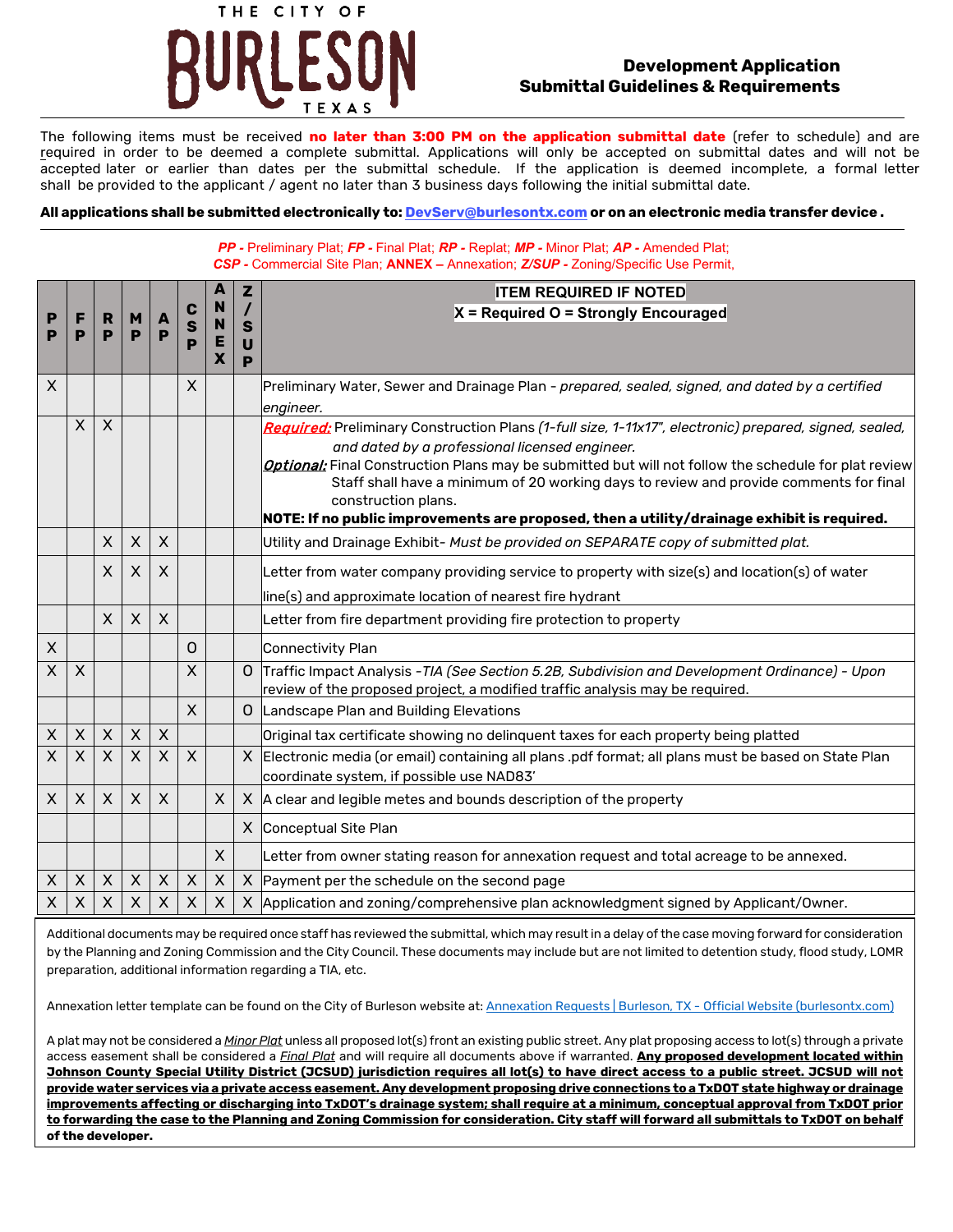# THE CITY OF URLESON

## **City of Burleson Development Application**

Type of Request (Please check the appropriate box to indicate the type of development request):

| [] Final Plat (\$500 + \$10/lot Residential)                                                                                                                                                  | [] Zoning Change/SUP                                                                                                                                                                                                                                                                                 |
|-----------------------------------------------------------------------------------------------------------------------------------------------------------------------------------------------|------------------------------------------------------------------------------------------------------------------------------------------------------------------------------------------------------------------------------------------------------------------------------------------------------|
| (\$500 + \$15/acre Non-Residential)                                                                                                                                                           | $\lceil$ (\$700) less than 3 acres                                                                                                                                                                                                                                                                   |
| $[$ ] Replat (\$500 + \$10/lot)                                                                                                                                                               | $\int$ $\int$ (\$900) 3.1 - 10 acres<br>$[ ]$ (\$1,400) 11 - 29 acres                                                                                                                                                                                                                                |
| [] Preliminary Plat (\$850 + \$15/lot Residential)                                                                                                                                            | $[ ]$ (\$1,600 + \$15 acre) 30+ acres [max fee up to \$2,800]                                                                                                                                                                                                                                        |
| (\$500 + \$20/acre Non-Residential)                                                                                                                                                           | [] Planned Development (\$1,000 + \$20 per acre)                                                                                                                                                                                                                                                     |
| [ ] Minor Plat (\$400)                                                                                                                                                                        | [] Annexation/Disannexation Requests (\$500)                                                                                                                                                                                                                                                         |
| [] Amending Plat (\$350)                                                                                                                                                                      | [] Commercial Site Plan (\$500)                                                                                                                                                                                                                                                                      |
| [] Vacating Plat (\$300)                                                                                                                                                                      | [ ] Commercial Site Plan Amendment (\$250)                                                                                                                                                                                                                                                           |
| [] Waiver/Variance Request (\$250)                                                                                                                                                            | [] Shopping Center Sign Plan (\$250)                                                                                                                                                                                                                                                                 |
| Specify Type: [] Masonry Ordinance Waiver Request<br>[] Subdivision Ordinance Waiver Request<br>[] Other (Example: fence, landscape, etc.)<br>[ ] Zoning Variance Request<br>[] Sign Variance | All variance and waiver submittals require a summary of the<br>project, why the variance is being requested, and how the<br>proposal meets any applicable approval criteria in city codes.<br>Colored elevations, concept plans, and/or exhibits shall<br>accompany all variance or waiver requests. |
| <b>Engineering Fees:</b>                                                                                                                                                                      |                                                                                                                                                                                                                                                                                                      |
| [ ] TIA/Traffic Analysis (\$1,250)<br>[] Floor Study (\$1 per foot studied with \$2,000 minimum)                                                                                              |                                                                                                                                                                                                                                                                                                      |

**Purpose of Request (REQUIRED OR APPLICATION WILL NOT BE PROCESSED)**

## **Site Information**

| Address:                                          | Current zoning:                                     |
|---------------------------------------------------|-----------------------------------------------------|
| Description:                                      |                                                     |
| Zip Code:                                         |                                                     |
| Adjoining Streets and/or<br>Nearest Intersection: | Comprehensive Plan/<br>Future land use designation: |

#### **Plat and Subdivision Information**

| Proposed/Existing Subdivision Name: |       |
|-------------------------------------|-------|
| Number of Lots:                     |       |
| Number of Open Space Lots:          |       |
| Total Acreage:                      | Acres |

### **Commercial Site Plan/Zoning/SUP Applications**

| Current Zoning:         |                                                     |
|-------------------------|-----------------------------------------------------|
| <b>Proposed Zoning:</b> |                                                     |
| Proposed Use:           | Comprehensive Plan/<br>Future land use designation: |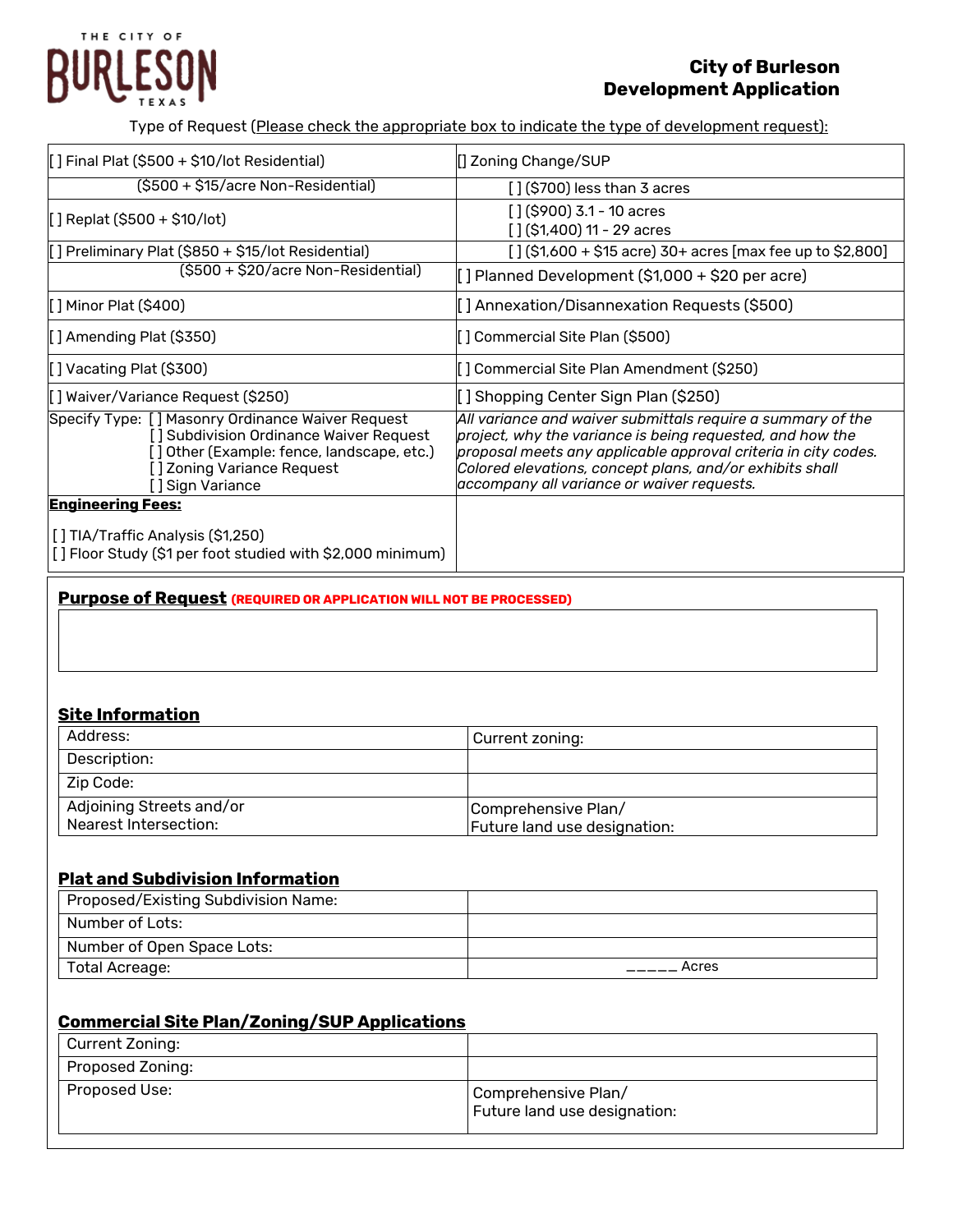

#### **City of Burleson Development Application**

I hereby certify that this application is in conformance with the requirements of the City's Subdivision Ordinance, as amended and other ordinances, maps, and codes of the City of Burleson that pertain to this submittal. I further certify that all required documents listed on this application have been provided and if the application is deemed incomplete, understand the case may be forwarded to the next submittal date. I understand that it is my responsibility to have the Applicant, Owner or other authorized agent present at the Planning and Zoning Commission and City Council meetings. Should an authorized person not be at the meeting to represent the application, I understand that the Commission or Council may continue this item to a future date to allow for questions regarding the case. I further understand that this request will be placed on the appropriate Planning & Zoning Commission and City Council agendas or other appropriate boards in accordance with the City's current ordinances. I further certify that I have reviewed the applicable zoning district and future land use designation for the subject site as identified within the City of Burleson comprehensive plan: **https://www.burlesontx.com/838/Comprehensive-Plan**

| <b>Signature of Applicant or Authorized Agent:</b> |  |
|----------------------------------------------------|--|
| Date:                                              |  |
| Print name:                                        |  |
|                                                    |  |
| <b>Signature of Owner:</b>                         |  |
| Date:                                              |  |

#### **Information of Parties involved (Please indicate the PRIMARY CONTACT)**

| <b>Applicant/Authorized Agent</b> | Owner                            |
|-----------------------------------|----------------------------------|
| <b>Contact Name:</b>              | <b>Contact Name:</b>             |
| Company:                          | Company:                         |
| Address:                          | Address:                         |
| Street:                           | Street:                          |
| City/State/Zip:                   | City/State/Zip:                  |
| Telephone:                        | Telephone:                       |
| Email:                            | Email:                           |
| Primary Contact: [] Yes or [] No  | Primary Contact: [] Yes or [] No |

**\*NOTE:** If no authorized representative/agent is listed, all correspondence will be sent directly to property owner, and the property owner will be responsible for coordinating requested information/documentation accordingly. *Staff strongly recommends the property owner to list the Surveyor, Architect, Engineer, or coordinating agent as the authorized agent.*

#### **Required documents needed for plat filing:**

- 1. Tax Certificate (showing no delinquent taxes due)
- 2. Three (3) mylars/**blackline** copies
- 3. Filing fee as shown below:

| <b>Johnson County</b>                                                                       |  |  |  |  |
|---------------------------------------------------------------------------------------------|--|--|--|--|
| \$50/first sheet (Small - 18" x 24") + \$25/each additional sheet                           |  |  |  |  |
| \$80/first sheet (Large - 24" x 36") + \$25/each additional sheet                           |  |  |  |  |
| All copies MUST have original signatures and seals.<br>$\bullet$                            |  |  |  |  |
| Mylars will not be accepted if anything has been erased or if original ink is on the mylars |  |  |  |  |